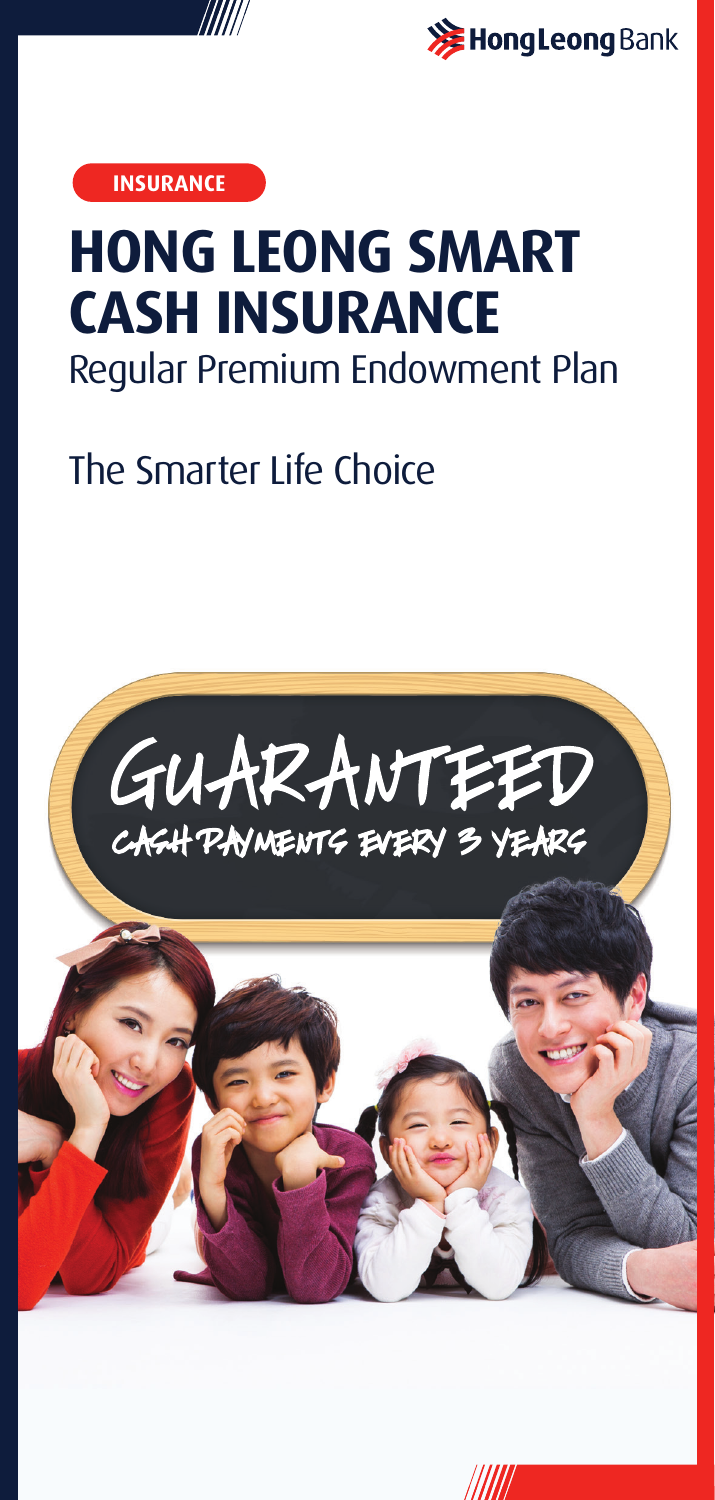#### **Hong Leong SMART Cash Insurance Regular Premium Endowment Plan**

#### **The Smarter Life Choice**

Hong Leong SMART Cash Insurance is a simple endowment insurance plan that rewards you with a lump sum of cash upon survival on maturity and a guaranteed cash payment once every 3 years. With premiums beginning from as low as RM100 a month, you'll only need to pay up till age 55 to enjoy coverage up till the age of 80.

#### **Key Features at a Glance**

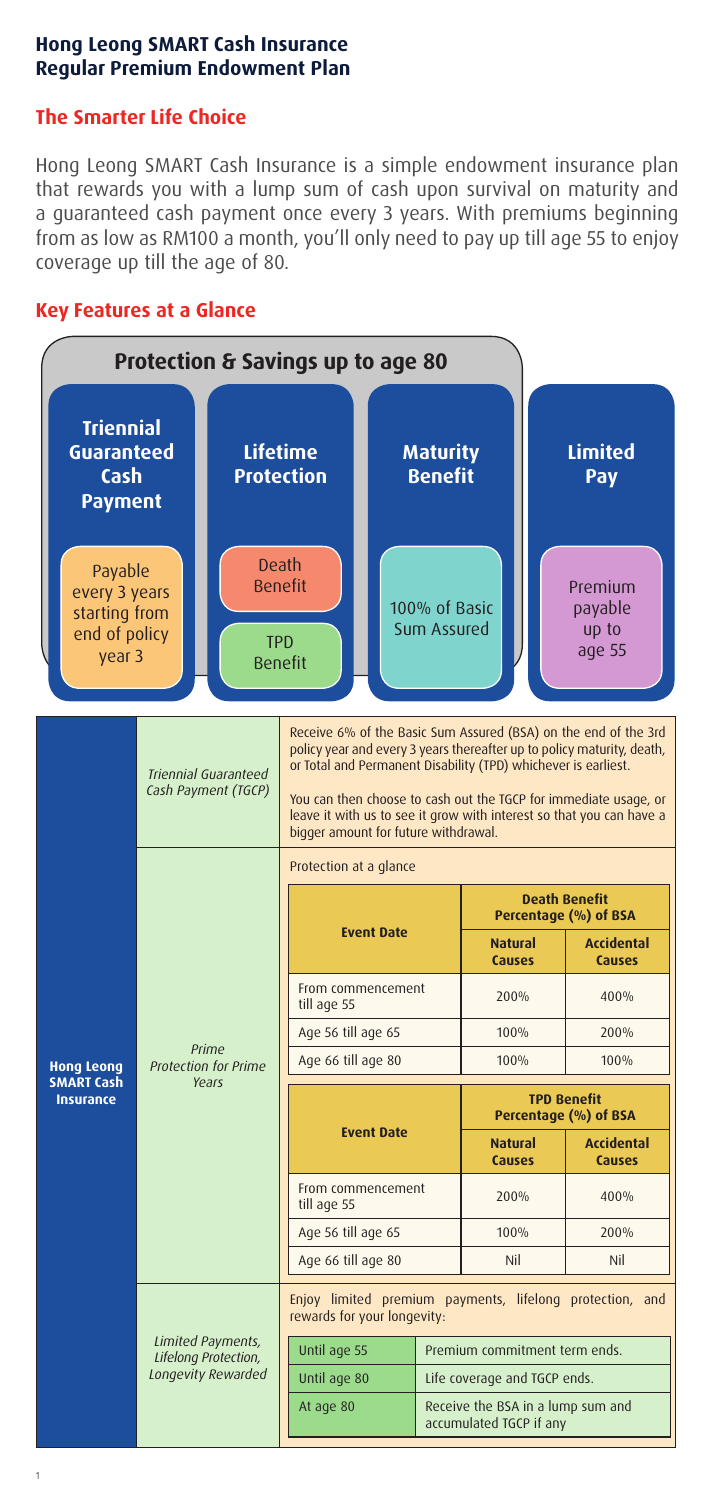# **Additional Information**

## **Commission Borne By You and Paid From Your Premium**

Below is a sample illustration of the commission payable if a 30 year-old businessman chooses a monthly premium of RM100 with 25 years payment term:

| <b>Policy</b><br>Year | <b>Commission in Percentage of</b><br>Premium (%) | <b>Actual Commission Amount</b><br>(RM) |
|-----------------------|---------------------------------------------------|-----------------------------------------|
| 1                     | 30%                                               | 360                                     |
| $\overline{2}$        | 20%                                               | 240                                     |
| 3                     | 15%                                               | 180                                     |
| $\overline{4}$        | $5\%$                                             | 60                                      |
| 5                     | $5\%$                                             | 60                                      |
| 6                     | $5\%$                                             | 60                                      |
| $\overline{7}$        | 5%                                                | 60                                      |
| 8                     | 5%                                                | 60                                      |
| 9                     | $5\%$                                             | 60                                      |
| 10                    | 5%                                                | 60                                      |

# **What Happens if You Terminate Your Policy Early?**

Your policy will acquire a guaranteed minimum cash value after you have paid premium for 3 full years. This guaranteed minimum cash value would be the minimal amount we will pay you when you terminate your policy prematurely.

If you terminate your policy before the maturity date, this may result in you receiving an amount which is less than the total amount of premiums you had earlier paid for this policy. Please note that it may not be to your advantage if you choose to surrender the policy for cash.

# **How to Notify a Claim?**

In the event of a claim, please submit a written notice upon the occurrence of the claim event.

# **Your Satisfaction is Guaranteed**

Upon the delivery of the policy to you, you have 15 days to review your policy. If for any reason you decide not to take up the policy, you may cancel and return the policy and you will get a full refund of the premiums paid when you signed up for the policy less any deduction of medical expenses incurred.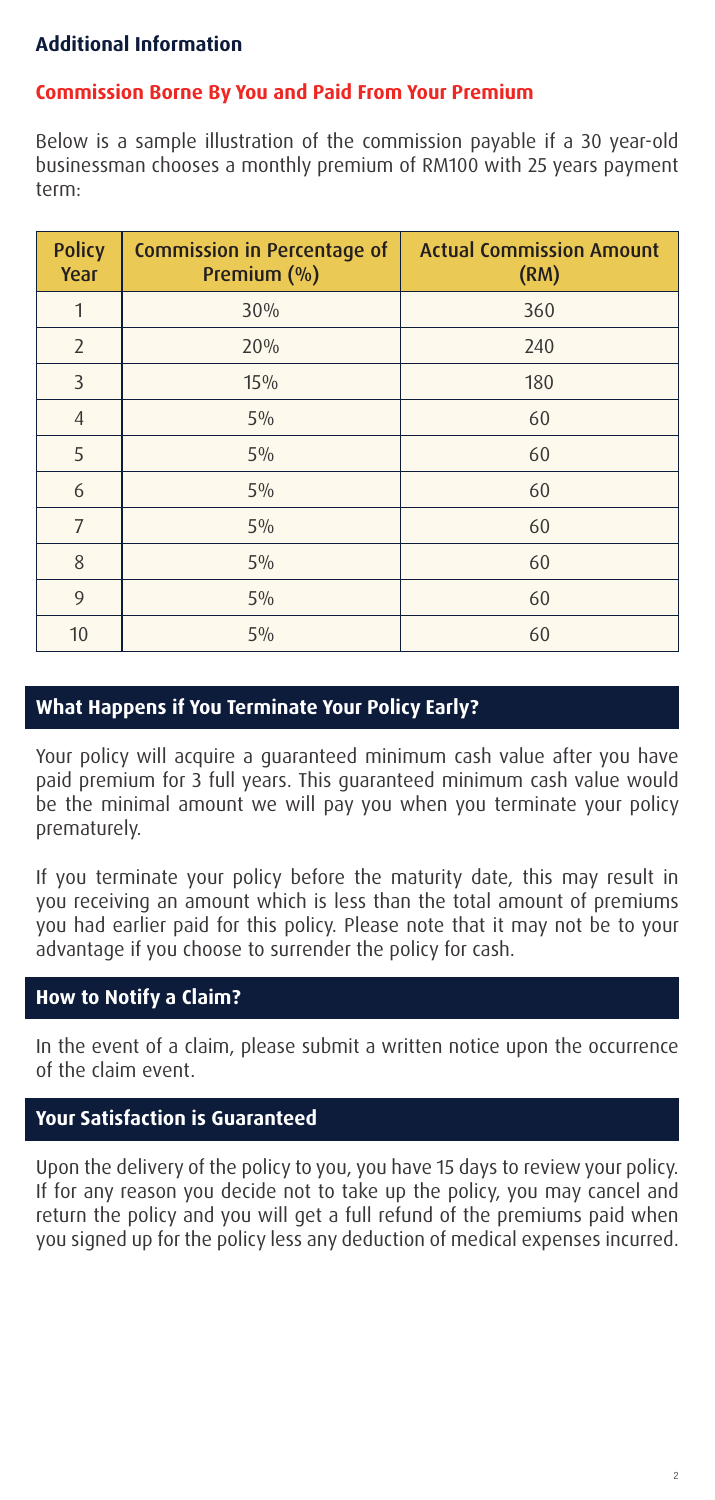#### **Important Notes**

- 1. This is a non-participating limited pay whole life plan up to age 80 with a Triennial Guaranteed Cash Payment.
- 2. The minimum entry age for this plan is 30 days old. Maximum entry age is 50 years old. The policy will mature at age 80.
- 3. Before you sign up for this policy, you should satisfy yourself that this policy will best serve your needs and that you can afford the premium payable under this policy.
- 4. It is highly recommended that you study your Sales Illustration and Product Disclosure Sheet.
- 5. Premium amount is guaranteed and premiums are payable up to age 55. If premium payment ceases before the end of the premium payment period, it may lead to an early termination of coverage.
- 6. Personal tax relief is subject to eligibility and approval of Inland Revenue Board.

#### **IMPORTANT:**

This brochure is merely for brief information and is not intended to be a basis of an insurance policy or contract of insurance. Please ask for a copy of the Hong Leong Assurance Berhad's policy for specific terms, conditions, and exclusions of coverage for your perusal. The information contained in this brochure may change without prior notice.

Hong Leong Assurance Berhad is an insurance company licensed under the Financial Services Act 2013 and regulated by Bank Negara Malaysia.

#### **Underwritten by**

Hong Leong Assurance Berhad 198201014849 (94613-X) Head Office Level 3, Tower B, PJ City Development, No. 15A, Jalan 219, Seksyen 51A, 46100 Petaling Jaya, Selangor, Malaysia.

Tel: 03-7650 1288 Fax: 03-7650 1299

For more Information, please contact our intermediary, Hong Leong Bank Berhad 193401000023 (97141-X) by visiting any Hong Leong Bank branch, calling **1800-38-8888**, or log on to **www.hlb.com.my.**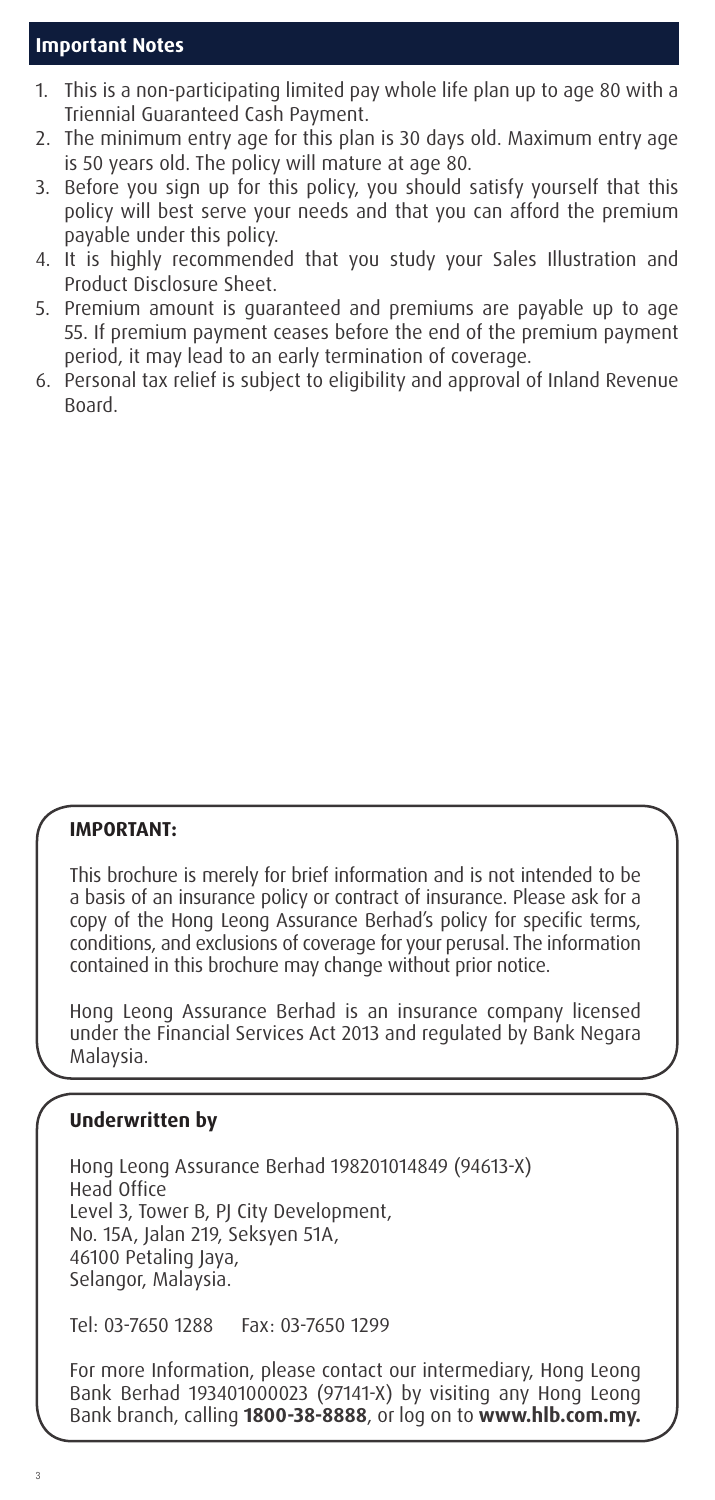#### **Hong Leong SMART Cash Insurance Regular Premium Endowment Plan**

# 更精明的人生选择

Hong Leong SMART Cash Insurance是一项简单的保险储蓄保单。若您在保单 期满后仍健在,可获保证支付一笔一次付清的现金,以及保证每三年一次 的现金支付。保费最低从每月100令吉开始,您只需支付至55岁,便可享有 保障至80岁。

## 主要特点概览

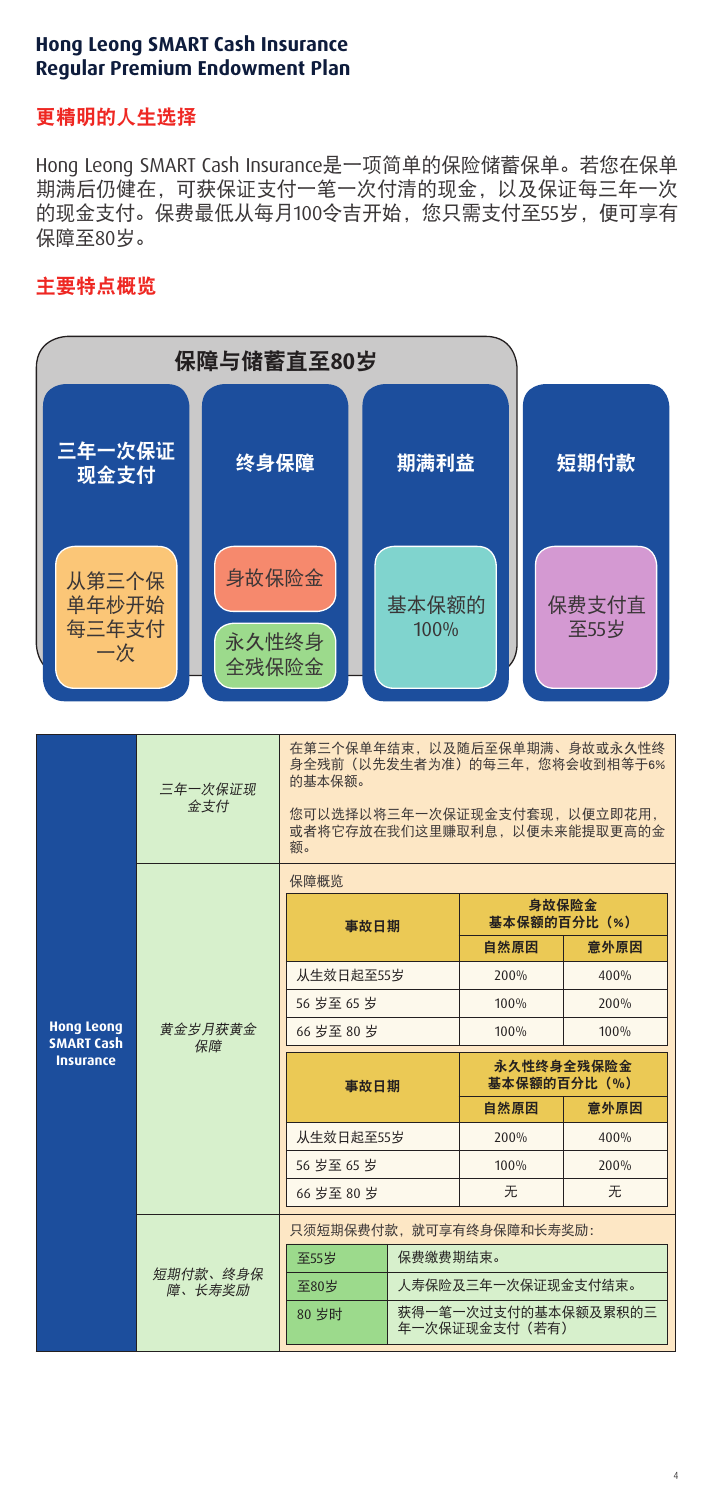#### 其他讯息

#### 您所承担及从您的保费支付的佣金

假设一位30岁的商人选择缴付100令吉的每月保费,为期25年的付款期 限,以下是他所支付的佣金例证说明:

| 保单年            | 从保费扣除的佣金比例(%) | 实际金额(RM) |
|----------------|---------------|----------|
| $\mathbf{1}$   | 30%           | 360      |
| $\overline{2}$ | 20%           | 240      |
| 3              | 15%           | 180      |
| $\overline{4}$ | $5\%$         | 60       |
| 5              | $5\%$         | 60       |
| 6              | $5\%$         | 60       |
| $\overline{7}$ | $5\%$         | 60       |
| 8              | $5\%$         | 60       |
| 9              | $5\%$         | 60       |
| 10             | $5\%$         | 60       |

#### 若您提前终止保单会如何?

若您已支付保费满三年后,您的保单将获得最低保证现金价值。一旦您 提前终止保单,这笔保证最低现金价值将是我们支付给您的最低金额。

若您在期满日之前终止保单,您所得到的金额可能会少于您已支付的保 费总金额。请注意,如果您选择退保以取回现金,这对您可能不是有利 的选择。

#### 如何通知索赔?

若要索赔,请在索赔事故发生后提交一份书面通知。

#### 务必让您称心满意

在保单发出后,您可在15天内检讨您的保单。若您基于任何理由而放弃这 项保单,您可取消并退还此保单,并会获得这份保单所支付保费的全额 退款,惟须扣除已付还的医药费。

#### 注意事项

5

- 1. 这是无分红有限支付而受保至80岁的终身保单,且备有三年一次保证 现金支付。
- 2. 本保单的最低投保年龄为30天。最高投保年龄为50岁。保单将在受保 人80岁时期满。
- 3. 签购本保单之前,您应该厘清本保单将更好地满足您的需求,以及您 负担得起本保单的保费。
- 4. 强烈建议您研究保单的销售说明与产品信息披露说明书。
- 5. 保费金额乃受保证,而保费支付到55岁。如果在缴费期结束前停止缴 费,有可能导致保障提前终止。
- 6. 个人税务减免须符合内陆税收局订明的合格条件及批准。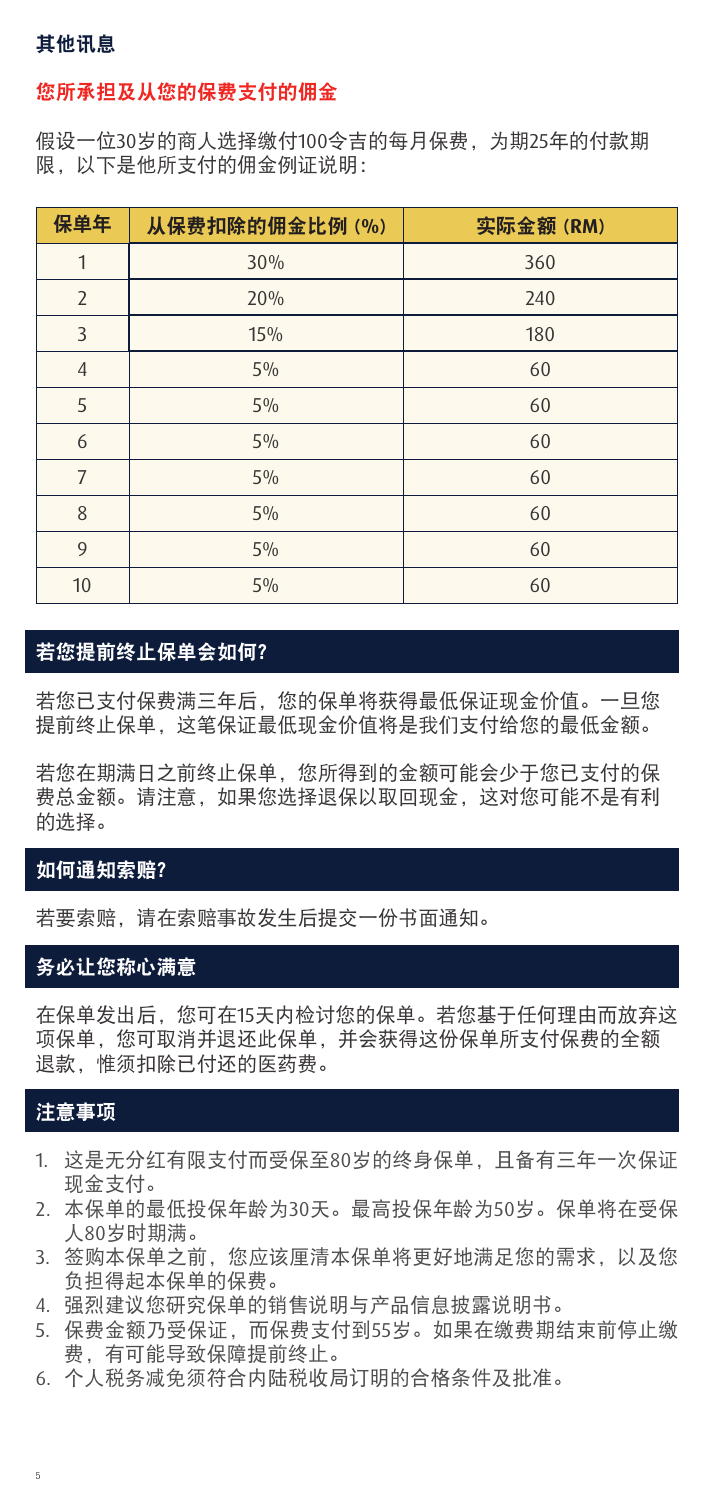#### 重要提示:

此小册子只供简要资讯用途,无意作为保险保单或保险合约的基 础。请向豐隆保险有限公司索取一份保单,让您详细阅读并了解 特定的条款、条件与不受保事项。这本小册子所包含之讯息或会 更改,恕不另行通知。

豐隆保险是一间在2013年金融服务法令下执业的保险公司,并由 马来西亚国家银行所监管。

## 承保机构:

豐隆保险有限公司 198201014849 (94613-X) 总公司 Level 3, Tower B, PJ City Development, No. 15A, Jalan 219, Seksyen 51A, 46100 Petaling Jaya, Selangor, Malaysia.

电话: 03-7650 1288 传真: 03-7650 1299

欲了解更多详情,请洽询我们的中介公司豐隆银行193401000023 (97141-X),可亲临豐隆银行任何分行、致电1-800-38-8888, 或登录 **www.hlb.com.my**.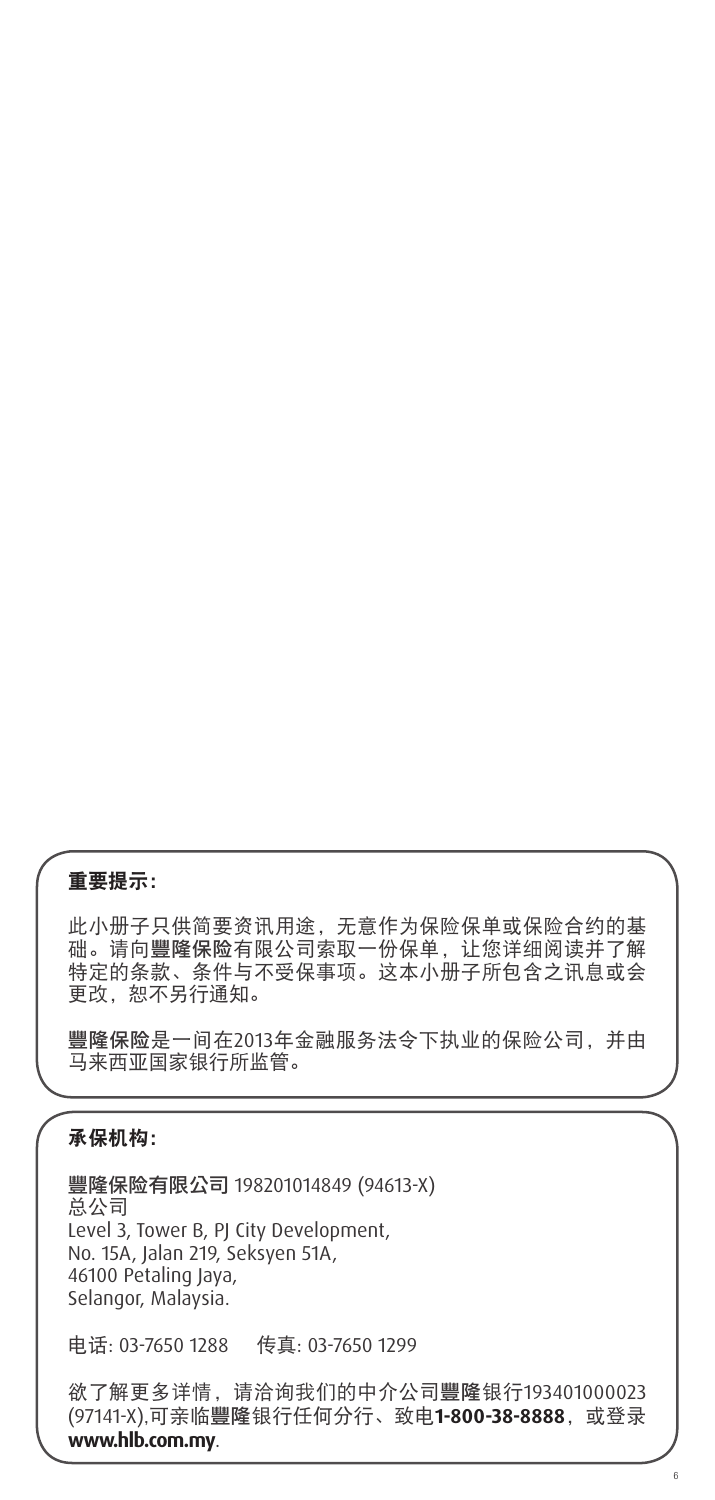#### **Hong Leong SMART Cash Insurance Regular Premium Endowment Plan**

# **Pilihan Kehidupan Lebih Bijak**

Hong Leong SMART Cash Insurance adalah pelan endowmen insurans yang memberi anda ganjaran bayaran tunai sekaligus apabila hayat diinsuranskan kekal hidup pada kematangan dan bayaran tunai terjamin setiap 3 tahun. Dengan premium bermula dari serendah RM100 sebulan, anda hanya perlu membayar hingga berumur 55 tahun untuk menikmati perlindungan hingga berumur 80 tahun.

## **Ciri Utama Secara Ringkas**

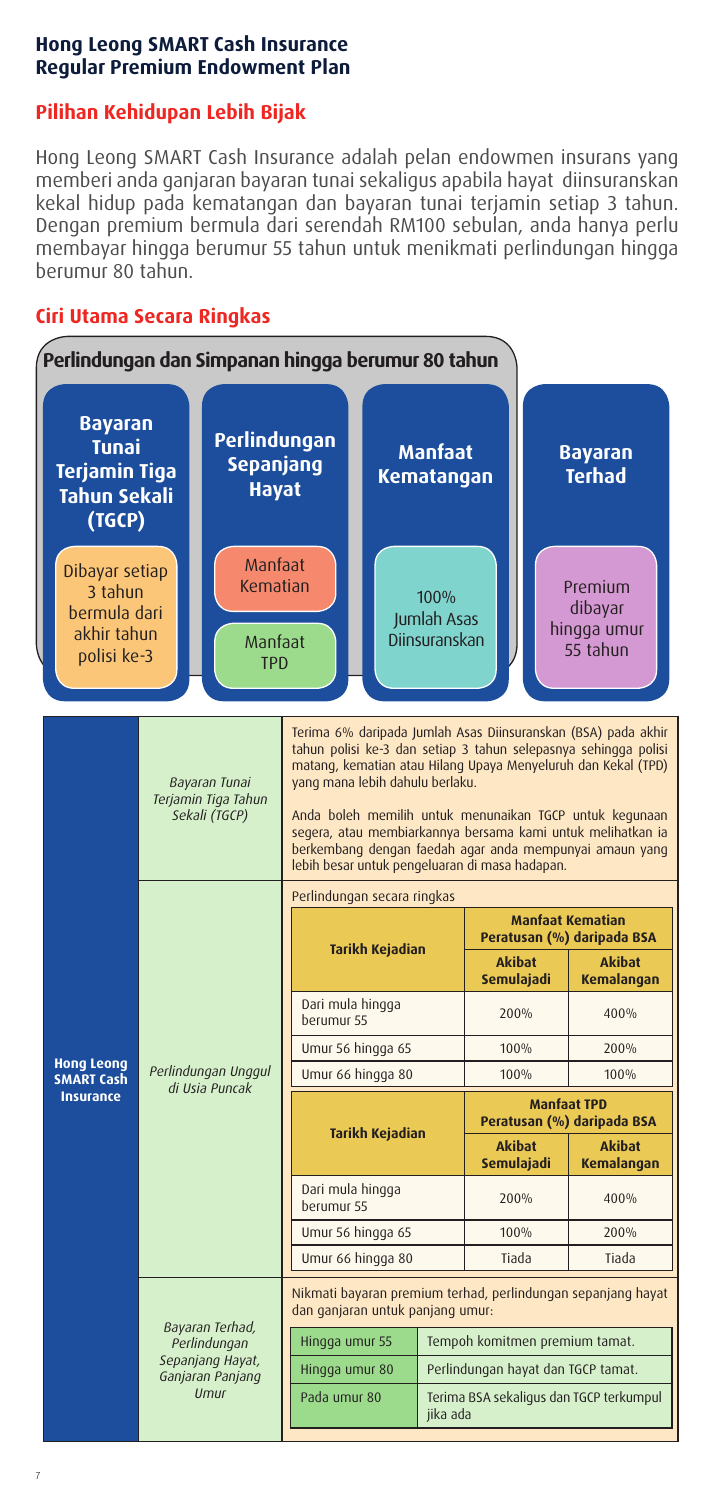#### **Maklumat Tambahan**

#### **Komisen Ditanggung Oleh Anda dan Dibayar Daripada Premium Anda**

Di bawah adalah contoh ilustrasi komisen yang perlu dibayar jika seorang ahli perniagaan berusia 30 tahun memilih premium bulanan sebanyak RM100 dengan tempoh bayaran 25 tahun:

| <b>Tahun</b><br><b>Polisi</b> | Komisen dalam Peratusan<br>Premium (%) | Amaun Komisen Sebenar<br>(RM) |
|-------------------------------|----------------------------------------|-------------------------------|
| $\mathbf{1}$                  | 30%                                    | 360                           |
| $\overline{2}$                | 20%                                    | 240                           |
| 3                             | 15%                                    | 180                           |
| $\overline{4}$                | 5%                                     | 60                            |
| 5                             | 5%                                     | 60                            |
| 6                             | 5%                                     | 60                            |
| $\overline{7}$                | 5%                                     | 60                            |
| 8                             | 5%                                     | 60                            |
| 9                             | 5%                                     | 60                            |
| 10                            | 5%                                     | 60                            |

#### **Apa yang Terjadi jika Anda Menamatkan Polisi Anda Lebih Awal?**

Polisi anda akan mendapat nilai tunai minimum terjamin selepas anda membayar premium selama 3 tahun penuh. Nilai tunai minimum terjamin ini adalah amaun minimum yang akan kami bayar kepada anda apabila anda menamatkan polisi anda sebelum matang.

Sekiranya anda menamatkan polisi anda sebelum tarikh matang, ia mungkin menyebabkan anda menerima amaun yang kurang daripada jumlah amaun premium yang telah anda bayar untuk polisi ini. Sila ambil perhatian bahawa ia mungkin merugikan anda sekiranya anda memilih untuk menyerahkan polisi untuk tunai.

# **Bagaimana Memaklumkan Tuntutan?**

Sekiranya terdapat tuntutan, anda hanya perlu mengemukakan satu notis bertulis apabila berlaku kejadian tuntutan.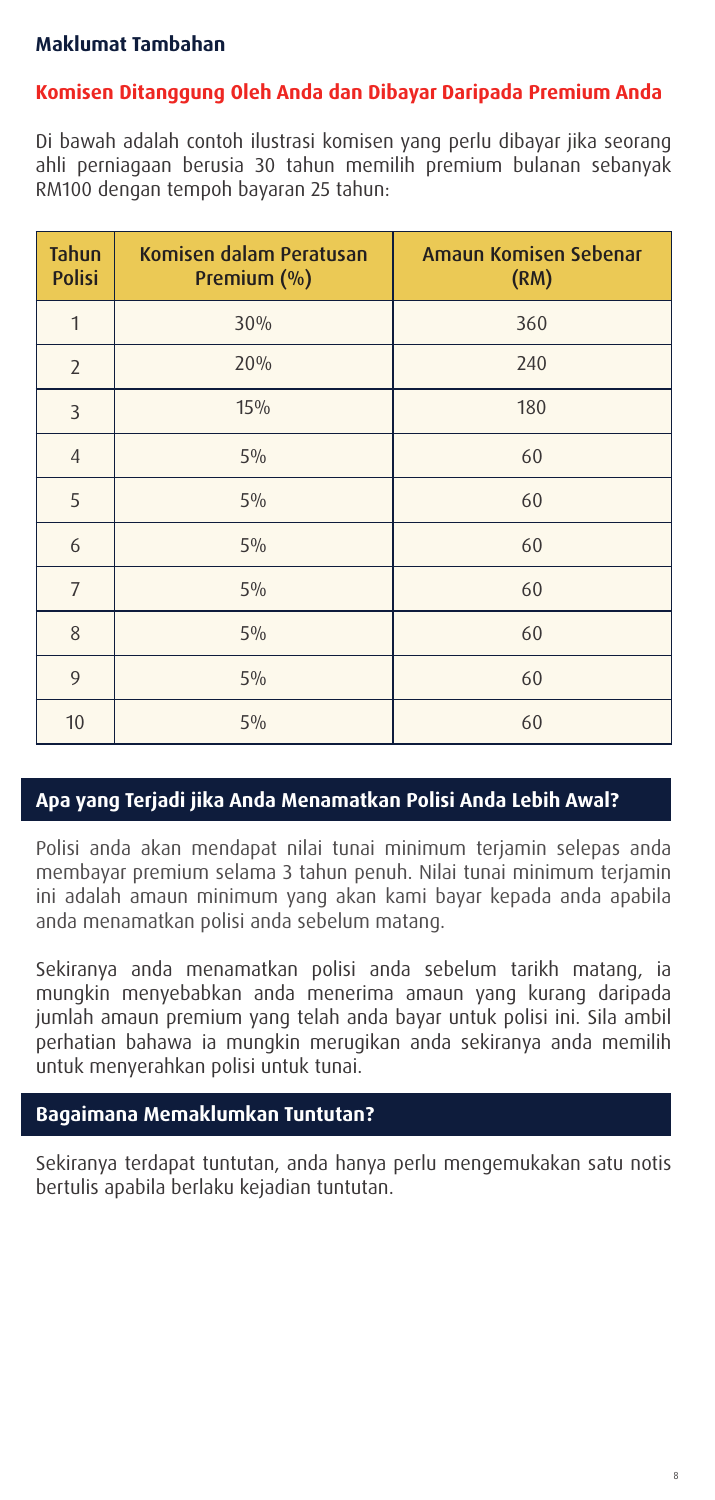#### **Kepuasan Anda Dijamin**

Selepas penghantaran polisi, anda diberi masa 15 hari untuk menyemak polisi anda. Sekiranya anda mengambil keputusan untuk tidak mengambil polisi tersebut atas apa-apa sebab sekalipun, anda boleh membatalkan dan memulangkan polisi tersebut dan anda akan menerima pengembalian penuh premium yang telah anda bayar ditolak sebarang perbelanjaan perubatan yang mungkin telah dikenakan.

# **Nota Penting**

- 1. Ini adalah pelan sepanjang hayat bayaran terhad tanpa-penyertaan sehingga berumur 80 tahun dengan Bayaran Tunai Terjamin Tiga Tahun Sekali.
- 2. Umur kemasukan minimum untuk pelan ini ialah 30 hari. Umur kemasukan maksimum ialah 50 tahun. Polisi matang pada umur 80 tahun.
- 3. Sebelum anda mengambil polisi ini, anda harus memastikan bahawa polisi ini dapat memenuhi keperluan anda dan anda mampu membayar premium bagi polisi ini.
- 4. Anda adalah dinasihatkan agar meneliti Ilustrasi Jualan dan Helaian Pendedahan Produk.
- 5. Amaun premium adalah dijamin dan perlu dibayar sehingga berumur 55 tahun. Jika bayaran premium tidak dibuat sebelum akhir tempoh pembayaran premium, ia boleh menyebabkan perlindungan ditamatkan lebih awal.
- 6. Pelepasan cukai peribadi adalah tertakluk kepada kelayakan dan kelulusan Lembaga Hasil Dalam Negeri.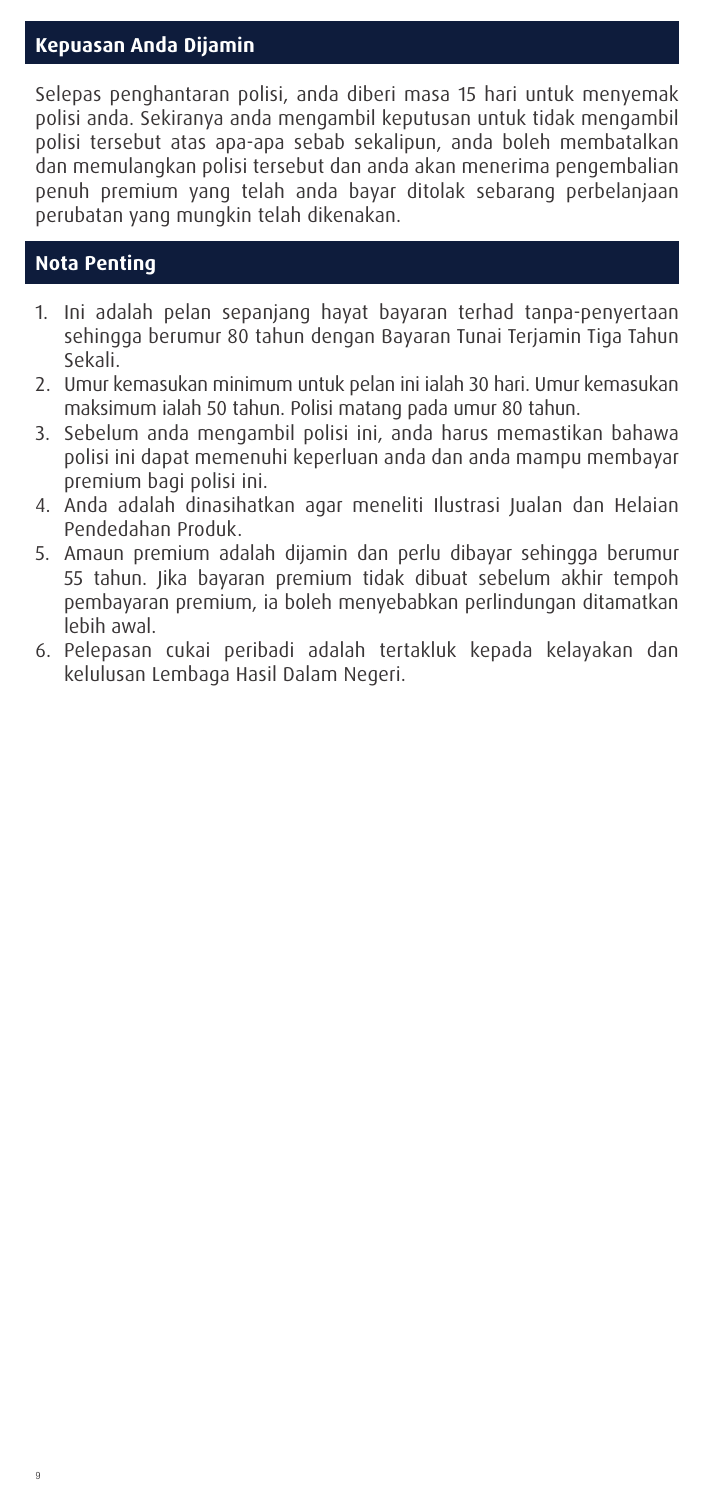# **PENTING:**

Risalah ini sekadar memberi maklumat ringkas dan tidak bermaksud untuk digunakan sebagai asas polisi insurans atau kontrak insurans. Sila minta satu salinan polisi Hong Leong Assurance Berhad supaya anda dapat meneliti terma, syarat dan pengecualian perlindungan tertentu. Maklumat yang terkandung dalam risalah ini mungkin dipinda tanpa sebarang notis.

Hong Leong Assurance Berhad adalah sebuah syarikat insurans dilesenkan di bawah Akta Perkhidmatan Kewangan 2013 dan dikawal selia oleh Bank Negara Malaysia.

## **Ditanggung jamin oleh:**

Hong Leong Assurance Berhad 198201014849 (94613-X) Ibu Pejabat Aras 3, Tower B, PJ City Development, No. 15A, Jalan 219, Seksyen 51A, 46100 Petaling Jaya, Selangor, Malaysia.

Tel: 03-7650 1288 Faks: 03-7650 1299

Untuk maklumat lanjut, hubungi perantara kami, Hong Leong Bank Berhad 193401000023 (97141-X) dengan mengunjungi mana-mana cawangan Hong Leong Bank, hubungi **1-800-38-8888** atau layari **www.hlb.com.my.**